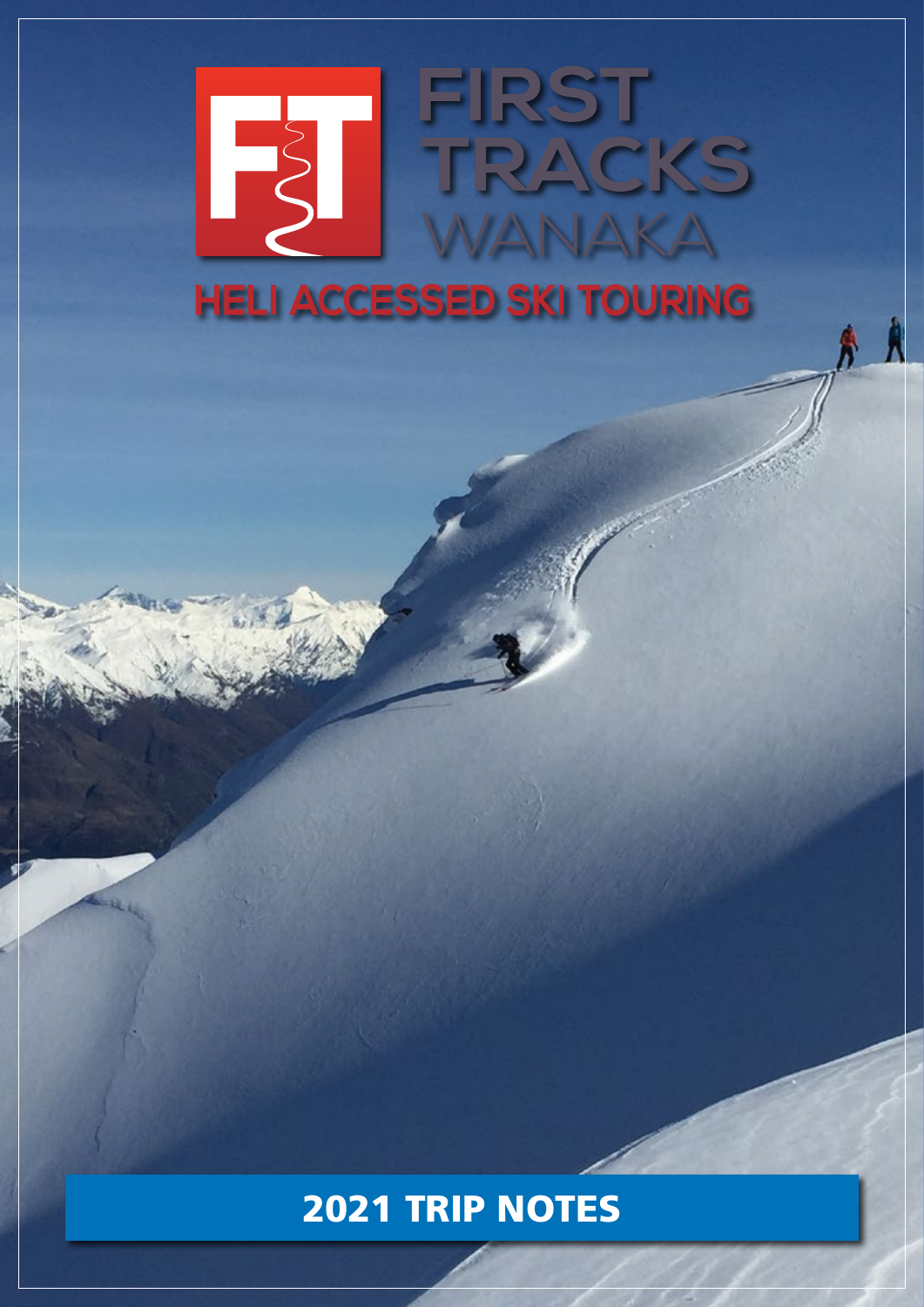

Heli-Accessed Ski Touring allows you the opportunity to ski tour in Wanaka's premier mountain terrain. A morning helicopter ride will deliver you to a remote mountain top, from where you can enjoy a day of ski touring on high alpine terrain with your friendly and highly qualified ski guides.

#### WHY FIRST TRACKS?

Professional and experienced mountain guides run all of our trips. First Tracks Wanaka has a commitment to ensuring the highest standard of instruction and guiding practices and we only employ guides who share our philosophy. Our guides will offer you the best possible experience, and a safe and enjoyable time.

Our guides are all NZMGA and/or IFMGA internationally qualified. They have been trained and assessed through the New Zealand Mountain Guides Association, and operate to the high standards and guidelines set out by the association.

Experience the solitude of being in the big mountains without the expense of heli-skiing or the time commitment of a trip into the glaciers. Once the helicopter departs, enjoy the peace and quiet of the Southern Alps and as much action as your legs can handle!

#### ITINERARY

You will need to visit the AC Office (corner of Brownston and Russell Streets, Wanaka) to register for your trip the day before it begins. You will view a helicopter briefing video and a transceiver search video.

On the day of the trip, be back at the Adventure Consultants Office by 8:00am. Your guide will check your equipment to ensure it is serviceable as well as checking your clothing for the day.

We will transport you on the 30-minute drive from the AC office to the staging area at 8:15am and the helicopter will pick us up soon after. We will land on a summit, then ski as far down the run as the guide deems appropriate. Then you will attach the skins to your skis, put your bindings into walk mode, and 'skin' back up the slope.

The length of each climb varies, but generally you will climb back up for 30–45 minutes after each run. That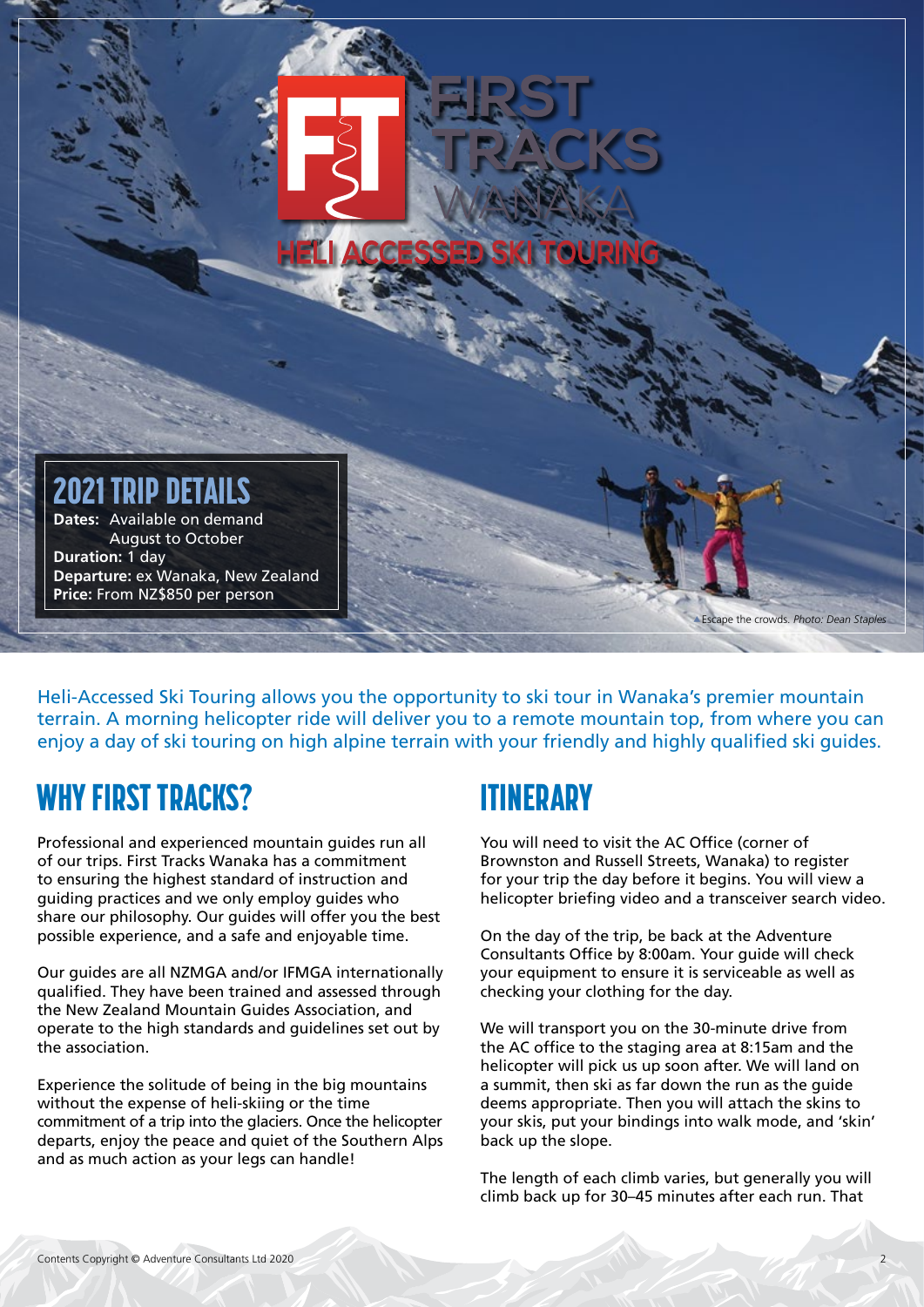will give you around 200–250m/650–800ft of ascent/ descent each time. We travel at a leisurely pace so we don't over-tire ourselves and retain enough energy to enjoy the next few runs.

We will stop for lunch to enjoy the views, and your guide will discuss touring techniques and help you become a better ski tourer.

At the end of the day, the helicopter will return to pick us up and deliver us back to the staging area. You can expect to be back in Wanaka around 4–5.00pm.

It is important to note that the focus of the day is to enjoy the skiing and being in the mountains. If you are a small group of fit, go-getter types, the guide will be happy to do more runs with you than a standard group might expect. Alternatively, if your group's focus is to extend your backcountry touring skills, your guide can include some instructional sessions throughout the day. Simply talk to us at the time of booking about your group's goals for the trip.

#### EQUIPMENT

While winter ski touring in the New Zealand mountains requires good personal gear due to the potential cold weather conditions, your regular ski clothing, bulked up with some extra warm layers will normally suffice.

We will provide your avalanche safety equipment, transceiver, probe and shovel, but you will need to come prepared with your ski touring equipment, personal clothing, sunscreen and water.

There are a number of rental options available in Wanaka and we can help you with sourcing rental of specialised touring skis, boots and climbing skins. We have snowshoes available for rent for snowboarders or we can help you rent a split board and climbing skins.

## FOOD

We provide a packed lunch for the day, generally a sandwich and two energy bars. If you're a big eater or have strict dietary requirements and feel you need more, then please bring some extra snacks or food.

## FITNESS & HEALTH

To make the most of your skiing experience we encourage you to work on your fitness and skiing/ snowboarding prior to the trip. Skiers should be a minimum of strong intermediate off-piste skiers. You will be grouped with similar ability skiers as much as possible to maximise your day.

#### PRICE

The trip fees are per person and in New Zealand dollars:

| NO. OF PEOPLE | <b>DAILY RATE</b>    |  |
|---------------|----------------------|--|
|               | NZ\$1,250 per person |  |
|               | NZ\$850 per person   |  |

NOTE: All prices are subject to change without notice.